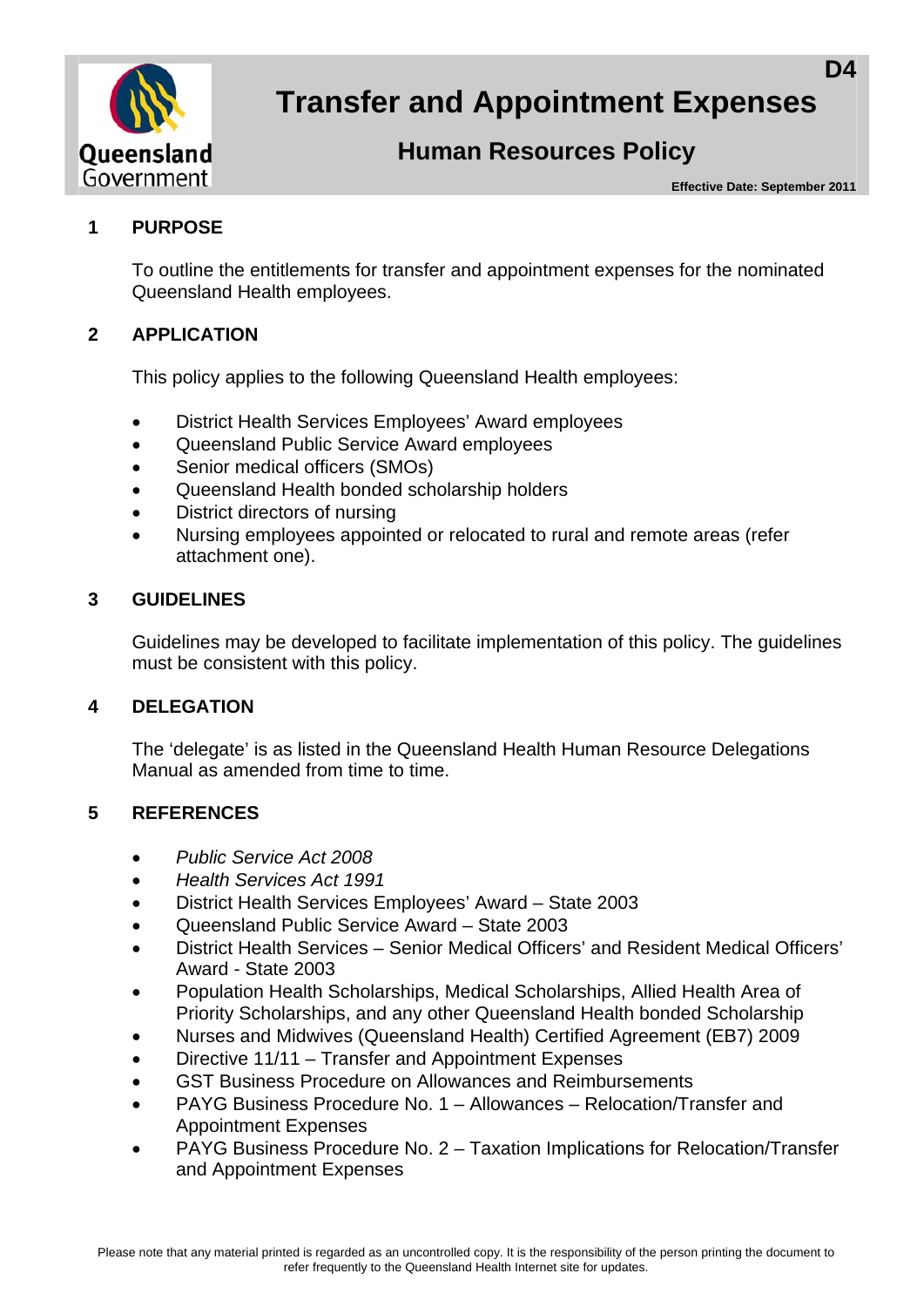FBT Fact Sheet – Temporary Accommodation – Relocation, Transfer and Appointment

#### **6 SUPERSEDES**

- IRM 2.3-2 Fares and Travel Expenses Award Provisions for Nursing
- IRM 2.3-4 Appointment and Transfer Expenses Employees of District Health Services Subject to the District Health Services Award – State
- IRM 2.3-7 Appointment and Transfer Expenses for Queensland Health Rural Scholarship Holders
- IRM 2.3-8 Appointment and Relocation Expenses for Nurses Rural and Remote Location
- Circular ER 68/07 –Travel Directives Operative From 1 September 2007

#### **7 POLICY**

#### **7.1 Director-General determination**

The Director-General determined under section 28(2) of the *Health Services Act 1991*  that the provisions, conditions and entitlements contained in the following directive applies to nominated Queensland Health employees from 1 September 2011.

Directive 11/11 – Transfer and Appointment Expenses.

The Director-General also determined that any replacement directive dealing with substantially the same subject matter is also applicable to health service employees covered by this policy. When a replacement directive is issued it is applicable to all relevant Queensland Health employees from the date of effect of the directive.

#### **8 DEFINITIONS**

| <b>Dependant child</b> | A child who:<br>is aged under 18 years<br>resides with the officer for at least 50% of the<br>year, excluding that time spent in attendance at<br>boarding school or another educational institution<br>• receives remuneration less than the Queensland<br>minimum wage percentage equivalent for<br>persons aged 18 years (\$396.60 per week for<br>Award employees as at 1 September 2011). |
|------------------------|------------------------------------------------------------------------------------------------------------------------------------------------------------------------------------------------------------------------------------------------------------------------------------------------------------------------------------------------------------------------------------------------|
|                        | In exceptional and deserving cases, for the<br>purposes of this policy, the district CEO or<br>equivalent delegate may deem a person under the<br>age of 21 who satisfies the above criteria to be a<br>dependent child.                                                                                                                                                                       |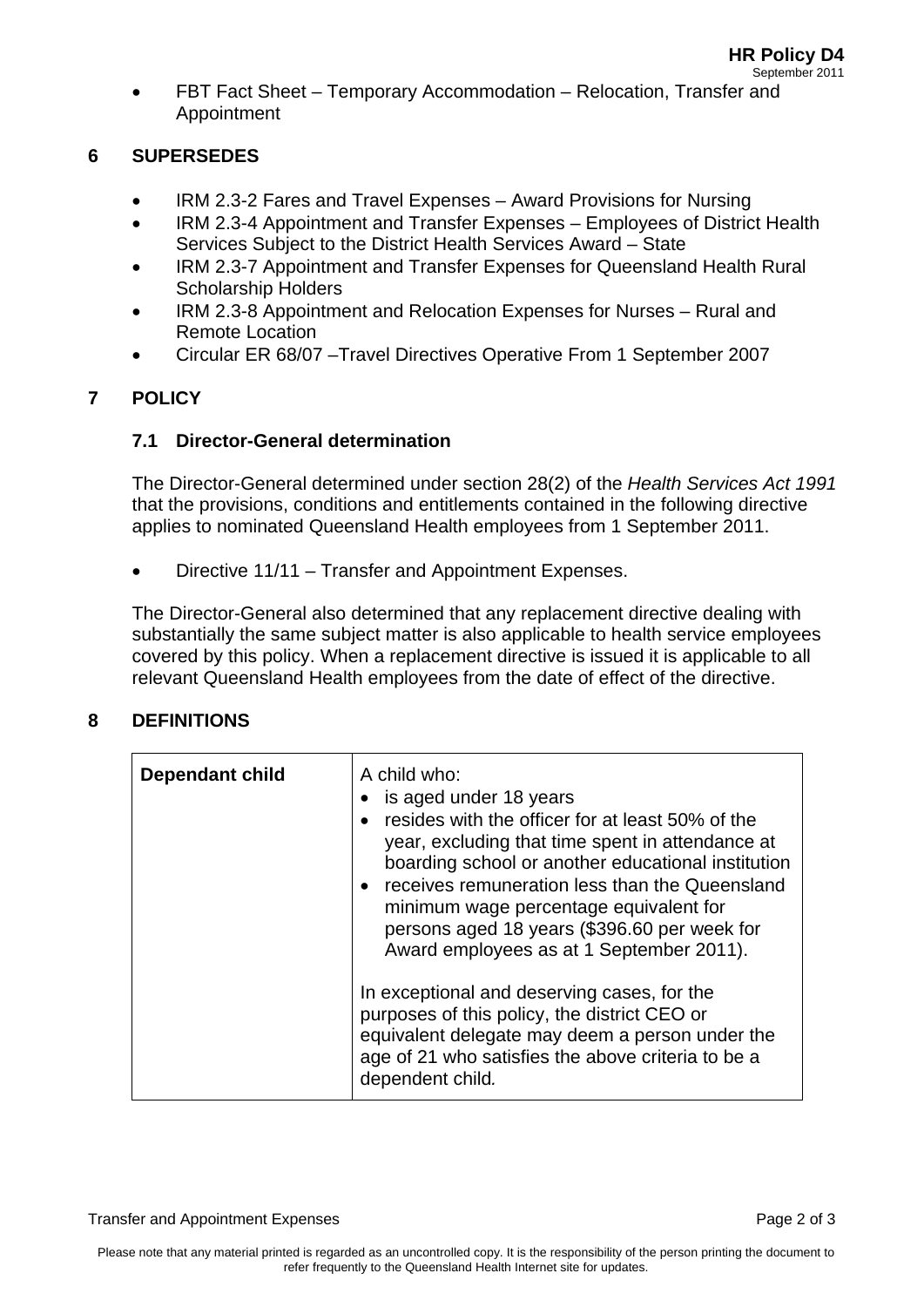#### **9 HISTORY**

| September 2011    | Amended to reflect new Directive 11/11 – Transfer and |
|-------------------|-------------------------------------------------------|
|                   | Appointment Expenses and update minimum wage          |
|                   | amount under section 8 definition.                    |
| November 2010     | Amended to reflect new Directive 17/10 – Transfer and |
|                   | Appointment Expenses and update minimum wage          |
|                   | under section 8 definition.                           |
| September 2009    | Amended to reflect new Directive 11/09 – Transfer and |
|                   | <b>Appointment Expenses.</b>                          |
| <b>July 2009</b>  | Amended to supersede IRM 2.3-2 Fares and Travel       |
|                   | Expenses – Award Provisions for Nursing.              |
| <b>June 2009</b>  | Amended to include a definition for dependant child.  |
| <b>May 2009</b>   | Amended to include reference to FBT Fact Sheet        |
|                   | regarding temporary accommodation.                    |
| <b>April 2009</b> | Amended application of policy to include (by s.28)    |
|                   | determination):                                       |
|                   | District directors of nursing                         |
|                   | Queensland Health bonded scholarship holders          |
|                   | Senior medical officers.                              |
| October 2008      | Amended attachment one to include additional          |
|                   | assistance sites.                                     |
| September 2008    | Amended to reflect Directive 11/08 – Transfer and     |
|                   | Appointment Expenses.                                 |
| August 2008       | Developed as a result of the HR policy consolidation  |
|                   | project.                                              |